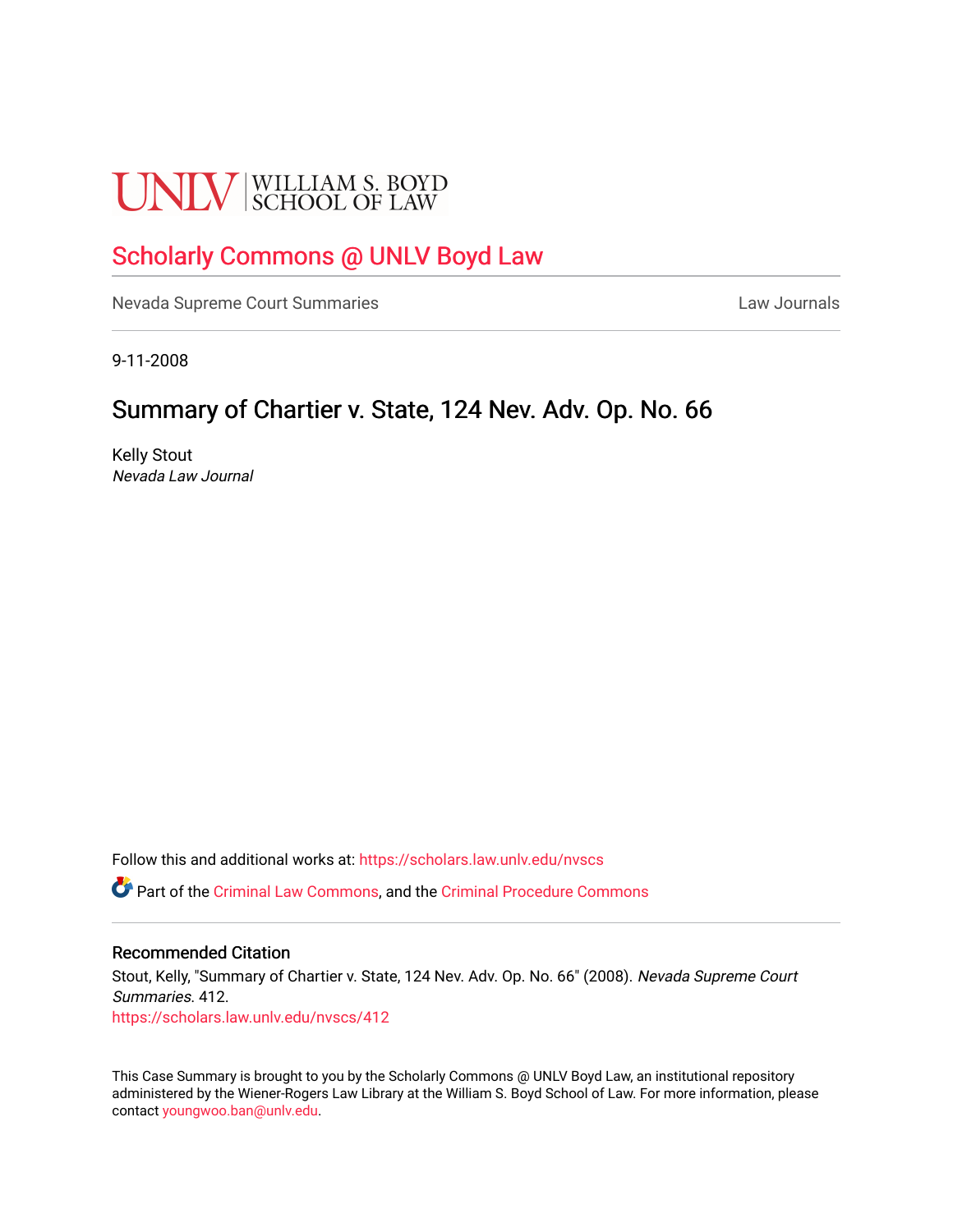## *Chartier v. State*, 124 Nev. Adv. Op. No. 66 (Sept. 11, 2008)<sup>1</sup>

## **CRIMINAL LAW - SEVERANCE**

#### Summary

This case is an appeal from a jury conviction in district court on one count of conspiracy to commit murder and two counts of first-degree murder with the use of a deadly weapon.

#### Disposition/Outcome

Reversed and remanded. The Nevada Supreme Court reversed the district court's decision and remanded the case for a new trial holding that the district court committed error by refusing to sever the Appellant's trial from that of his codefendant because it resulted in unfair prejudice to the appellant. Additionally, the court held that the misjoinder was not harmless.

#### Factual and Procedural History

On August 18, 2004, Rachel Bernat and her father, Carlos Aragon, were stabbed to death outside of their home with Bernat's two daughters and mother present. Bernat's 10-year-old daughter testified that she saw her mother's assailant. Although she initially told the police that she believed the person stabbing her mother was Bernat's ex-husband, Chartier, she later recanted. Bernat's mother, who was stabbed while trying to fend off Bernat's assailant, testified that she was "positive" that the attacker was not Chartier.

Before Bernat's murder, she and Chartier has been involved in a custody dispute over their son. A few months earlier, the Clark County Family Court granted Bernat's request to move out of state and gave Chartier seven weeks of visitation during the summer. At trial, the prosecution presented evidence that Chartier was upset about the arrangement.

In the years between Bernat's and Chartier's divorce, Chartier has become friends with David Wilcox. Following his divorce from Bernat, Chartier lived with Wilcox and his wife, Cindy for a while. After the murders, Cindy turned over a suicide note Bernat wrote in 2002. Addressed to Wilcox, the letter instructed him to "take out mom and grandpa" (Aragon), take custody of Chartier's son, and to destroy the letter before police arrived.

At trial, the State prosecuted Wilcox and Chartier as coconspirators. The State claimed that Chartier was motivated to kill Bernat because of the custody dispute and enlisted Wilcox, a former military sniper, to commit the two murders. The State's witnesses testified to Wilcox's and Chartier's friendship, that Chartier was behind in child support payments, and had made statements that Bernat "deserved to be killed."

Chartier defended himself by claiming that he had an alibi and lacked a motive because he believed the custody matter had been resolved in his favor. Chartier's girlfriend testified that he was at home at the time of the murders. Wilcox claimed that he did not have a motive to kill

<sup>&</sup>lt;sup>1</sup> By Kelly Stout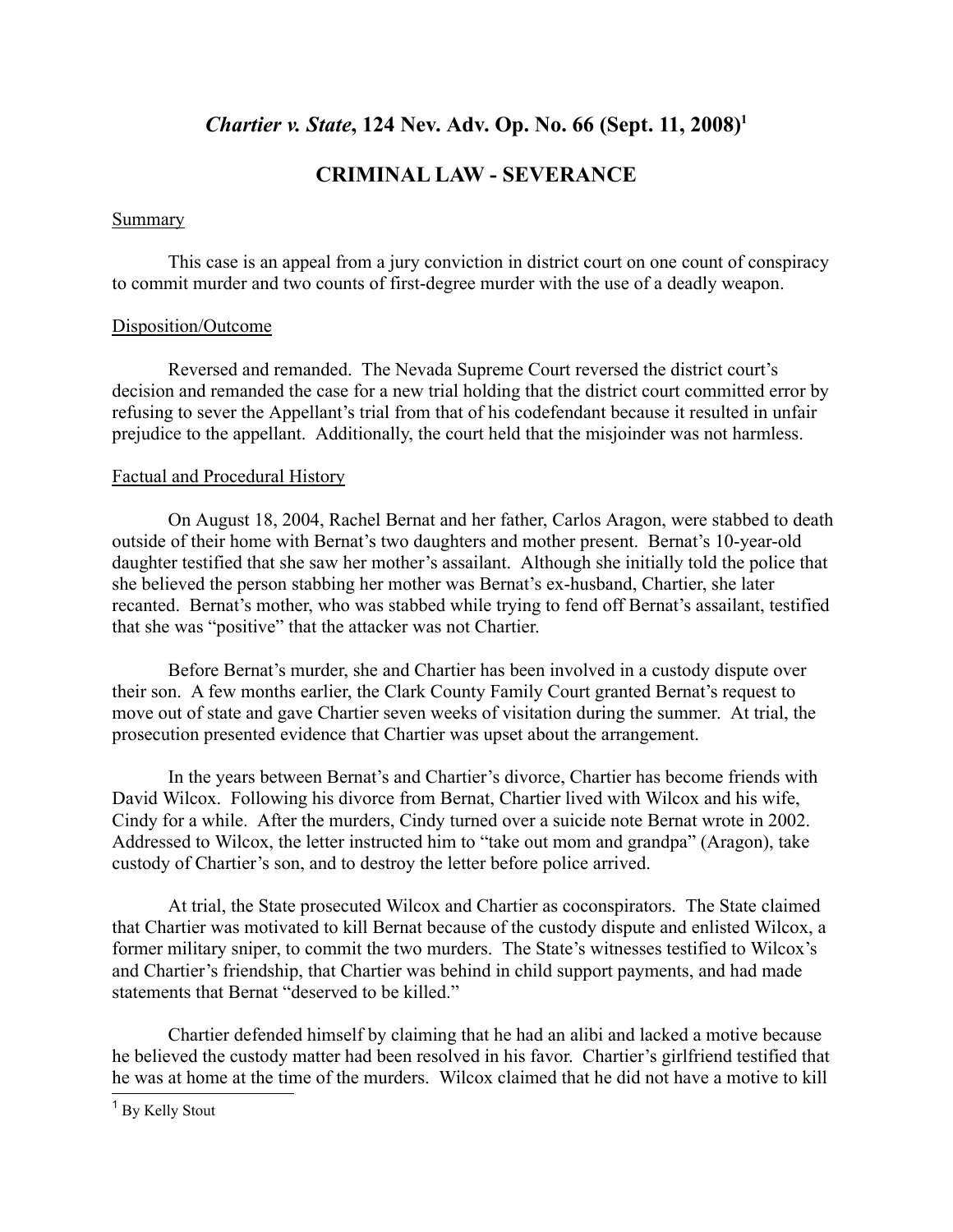either Bernat or Aragon and that Chartier was the mastermind and killer.

After a five-day trial, a jury convicted both Chartier and Wilcox on all charges. Each defendant received consecutive life sentences for the two first-degree murders with a deadly weapon and four to ten years for conspiracy to commit murder.

#### Discussion

Under NRS 174.165(1), a trial judge may exercise his discretion and sever the trials of defendants where the facts of the case indicate that joinder may result in prejudice to either defendant or prevent the jury from reliably determining guilt or innocence.<sup>2</sup> The district court has "a continuing duty at all stages of the trial to grant a severance if prejudice does appear."<sup>3</sup> A defendant seeking reversal on appeal "carries the heavy burden"4 of demonstrating that the trial judge abused his discretion and that the error was not harmless, but resulted in "substantial and injurious effect on the verdict."<sup>5</sup>

Chartier's first argument was that Wilcox's defense was antagonistic to his own.<sup>6</sup> The court has previously held that antagonistic defenses cause prejudice where the defendants have "conflicting and irreconcilable defenses and there is danger that the jury will unjustifiably infer that this conflict alone demonstrates that both are guilty."7 Here, the Nevada Supreme Court held that the defenses were antagonistic because Wilcox claimed that Chartier was present at the scene of the crime, there was little evidence to support Wilcox's theory of the crime, and Taylor testified that the attacker was definitively not Chartier.

Second, Chartier alleged that the lower court's failure to grant severance hindered his ability to present his theory of the case. The Nevada Supreme Court has "held that severance may be required where a failure to sever hinders a defendant's ability to prove his theory of the case."<sup>8</sup> Here, the court found that the district court's refusal to grant severance prevented Chartier from offering "critical evidence" of police recordings in which Wilcox made inculpatory statements.<sup>9</sup> Additionally, the court noted that Chartier did not have the ability to question Wilcox as to why he kept a suicide note from several years back and that Wilcox likely improperly influenced the jury by emphasizing the custody dispute.

Finally, Chartier alleges that he is entitled to a new trial because the cumulative effect of

<sup>&</sup>lt;sup>2</sup> Chartier v. State, 124 Nev. Adv. Op. No. 66,  $*6$  (2008) (citing Marshall v. State, 118 Nev. 642, 647, 56 P.3d 376, 379 (2002)).

<sup>3</sup> *Chartier*, 124 Nev. Adv. Op. No. 66 at \*7 (2008) (quoting *Marshall*, 118 Nev. at 646, 56 P.3d at 379).

<sup>4</sup> *Chartier*, 124 Nev. Adv. Op. No. 66 at \*5 (quoting Buff v. State, 114 Nev. 1237, 1245, 970 P.2d 564, 569 (1998)).

<sup>5</sup> *Chartier*, 124 Nev. Adv. Op. No. 66 at \*66 (quoting *Marshall*, 118 Nev. at 647, 56 P.3d at 379).

<sup>&</sup>lt;sup>6</sup> Chartier contends that because Wilcox defended under a theory substantially different from the State's theory he was forced to defend himself against multiple theories of the crime. Chartier also alleges that the State possessed "overwhelming" evidence against Wilcox, but very little evidence against himself. Chartier also argued that Wilcox selected jurors based on the sentencing phase, where Chartier's strategy focused primarily on selecting jurors based on the verdict phase. The court's opinion did not address this argument.

<sup>7</sup> *Chartier*, 124 Nev. Adv. Op. No. 66 at \*6 (quoting *Marshall*, 118 Nev. at 646, 56 P.3d at 378).

<sup>8</sup> Chartier v. State, 124 Nev. Adv. Op. No. 66, \*9 (quoting *Buff*, 114 Nev. at 1245, 970 P.2d at 569).

<sup>&</sup>lt;sup>9</sup> *Chartier*, 124 Nev. Adv. Op. No. 66 at \*10 (2008). The lower court excluded the recordings because of potential prejudice to Wilcox.